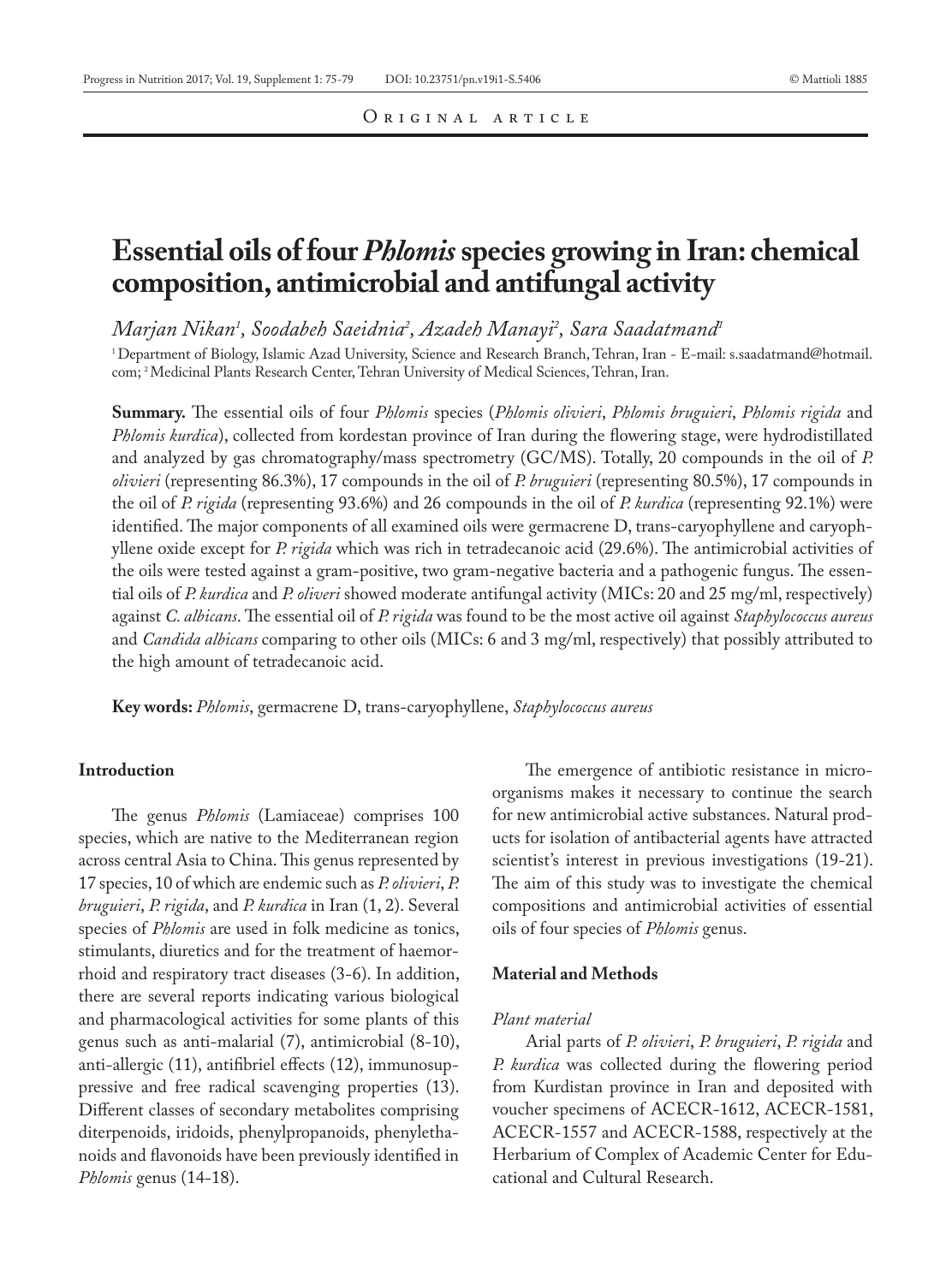## *Isolation of the essential oil*

The fresh aerial parts of the plants  $(200 \text{ g})$  were submitted to hydrodistillation using Clevenger type apparatus for 4 h (22). The oils were dried over anhydrous sodium sulphate (Merck, Darmstadt, Germany) and stored in sealed dark glass vials at 4°C for further investigations.

#### *GC/MS analysis*

The GC/MS analysis was carried out on a HP-5973 mass selective detector in the electron impact (EI) ionization mode (70 eV); Hewlett-Packard 6840 gas chromatograph; capillary column HP-5 MS (30  $m \times 0.25$  mm; film thickness: 0.25  $\mu$ m), which was scheduled as follows: 60°C for 3 min, rising to 230°C at 6°C/min. The carrier gas was helium at a flow rate of 2 ml/min. Retention indices were calculated by using retention times of n-alkanes that were injected after the oil at the same chromatographic conditions. The compounds were identified by comparison of retention indices (RRI) with those reported in the literature and by comparison of their mass spectra with the Wiley library (23) or with the published mass spectra (24).

### *Antimicrobial and antifungal Activity*

Antimicrobial activities of the oils were evaluated using agar dilution method and the minimum inhibitory concentrations (MICs) regarding each oils of the plants were assessed (25, 26). Microorganism including *Escherichia coli* (ATCC 25922), *Staphylococcus aureus* (ATCC 25923), *Pseudomonas aeruginosa* (ATCC 27853) and *Candida albicans* (ATCC 10231) were obtained from the Department of Microbiology, Faculty of Medical Sciences, Tehran University of Medical Sciences. The Mueller-Hinton broth was used for bacteria, while Sabouraud dextrose broth was used for growing the *C. albicans*. The incubation conditions used were 24 h at 37°C for the bacteria and 48 h at 28°C for the *C. albicans*. All samples was resuspended in DMSO, ranging from 90 mg/ml to 0.75 mg/ml. Serial dilutions of the samples solutions in broth medium (100 μl Muller-Hinton broth or on Sabouraud Dextrose Broth) were prepared in a microplate (96 wells). Then 50 μl microbial suspension of the tested microorganism (of 10<sup>5</sup> cells ml in sterile distilled water) was added to each well. Broth was used as negative control

and standard antibiotics (Erythromycin, Gentamicin, and Imipenem) were used in order to control the sensitivity of the tested bacteria.

#### **Results and Discussion**

The GC/MS analysis of the essential oil of *P. olivieri*, *P. bruguieri*, *P. rigida* and *P. kurdica* is reported in Table 1 that yielded 0.1%, 0.98%, 0.90% and 0.97% w/w of fresh weight materials, respectively. The essential oils were light yellow with a distinct sharp odor. Twenty constituents were identified from the oil of *P. olivieri*, representing 86.3% of the total oil. germacrene D (15.1%), trans-caryophyllene (12.6%), tetradecanoic acid (9.4%), and dodecanoic acid (8.7%) were found its major compounds. seventeen constituents were identified from the oil of *P. bruguieri*, representing 80.5% of the total oil. Caryophyllene oxide (16.3%), γ-Muurolene (15.5%),  $\alpha$ -Selinene (7.1%), and cis-Calamene (6.7%) were identified the main compounds of the plant oil. Seventeen components were characterized from the oil of *P. rigida*, representing 93.6% of the total oil. The major constituents of the oil were tetradecanoic acid (29.6%), trans-caryophyllene (17%), germacrene D (13.4%), and  $\alpha$ -Selinene (7.3%). Twenty six constituents were identified from the oil of *P. kurdica*, representing 92.1% of the total oil. Dodecanoic acid (10%), germacrene D (9.9%), trans-caryophyllene (8.7%), α-Selinene (6.3%) were composed the main constituents of the oil. The main sesquiterpenes in the essential oil of these four species of *Phlomis* were identified trans-caryophyllene and germacrene D. Germacrene D have been identified in other species of *Phlomis* as the main components (27, 28).

Regarding the main compounds of the oils, the examined species could be considered chemically similar in composition of their essential oils. However, many differences can be noted in the percentage distribution of monoterpenes and sesquiterpenes. All the tested oils were rich in sesquiterpene hydrocarbons as well as oxygenated sesquiterpenes. The total amounts of the sesquiterpene fractions in the oils of *P. olivieri*, *P. bruguieri*, *P. rigida* and *P. kurdica* were 63.9%, 62.6%, 60.5% and 67%, respectively. Although, the tested specious contained scarce amounts of monoterpene hy-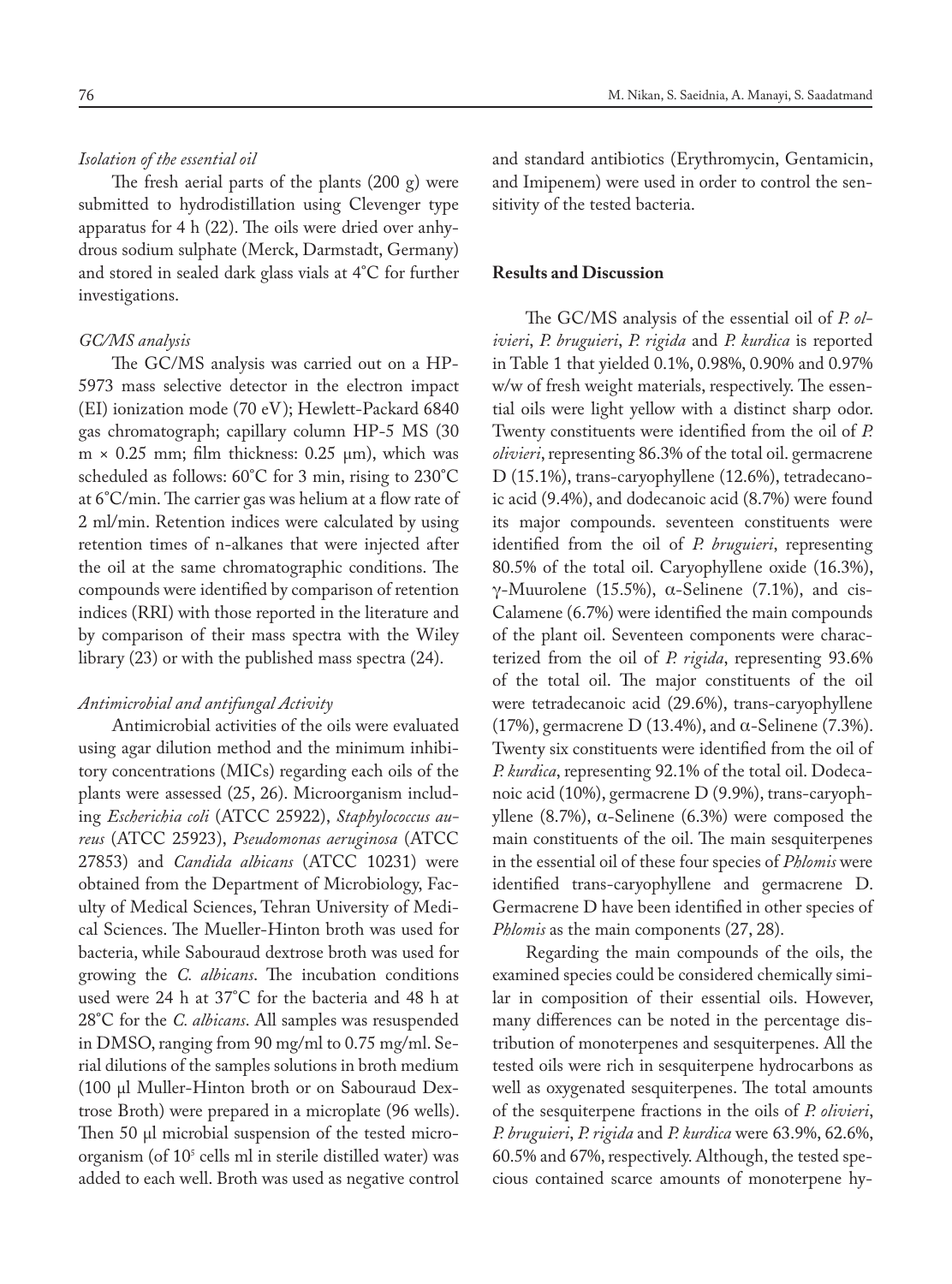| NO.            | Compounds                  | Percent (%)              |                          |                          |                          |                     |  |
|----------------|----------------------------|--------------------------|--------------------------|--------------------------|--------------------------|---------------------|--|
|                |                            | P. olivieri              | P. bruguieri             | P. rigida                | P. kurdica               | RRI <sup>a</sup>    |  |
| 1              | $\alpha$ -Pinene           |                          | 5.5                      |                          | 3.2                      | 939                 |  |
| $\overline{c}$ | 1-Octen-3-ol               |                          |                          |                          | 0.6                      | 979                 |  |
| 3              | $\beta$ -Pinene            |                          |                          |                          | 0.7                      | 981                 |  |
| $\overline{4}$ | Limonene                   |                          | $\overline{a}$           |                          | $\mathbf{1}$             | 1029                |  |
| 5              | Terpinolene                | 0.9                      | 0.7                      |                          | $\equiv$                 | 1089                |  |
| 6              | n-Undecane                 |                          |                          |                          | 0.8                      | 1100                |  |
| 7              | n-Nonanal                  | $\mathbf{1}$             | 0.9                      | 0.4                      | 0.4                      | 1101                |  |
| 8              | Camphor                    | 0.9                      |                          | $\overline{a}$           |                          | 1146                |  |
| 9              | $\alpha$ -Terpineol        | 0.9                      |                          | $\overline{a}$           | 0.8                      | 1189                |  |
| 10             | n-Decanal                  | $\equiv$                 | $\overline{a}$           | 0.7                      | 0.3                      | 1202                |  |
| 11             | Geraniol                   |                          | 0.7                      | $\equiv$                 | 0.8                      | 1253                |  |
| 12             | Nonanoic acid              | 0.6                      | $\overline{\phantom{0}}$ | 0.8                      | $\mathbf{1}$             | 1271                |  |
| 13             | $\alpha$ -Cubebene         |                          |                          | $\overline{\phantom{a}}$ | 5.9                      | 1351                |  |
| 14             | $\alpha$ -Copaene          |                          | 1                        | $\overline{a}$           | 3.6                      | 1377                |  |
| 15             | $\beta$ -Damascenone       |                          | $\overline{4}$           | 1.6                      | $\overline{\phantom{a}}$ | 1385                |  |
| 16             | $\beta$ -Bourbonene        | 2.5                      |                          | 1.4                      | 5.2                      | 1388                |  |
| 17             | $\alpha$ -Gurjunene        | $\equiv$                 | 4                        | $\bar{\phantom{a}}$      | 1.3                      | 1410                |  |
| 18             | trans-Caryophyllene        | 12.6                     | $\mathbf{1}$             | 17                       | 8.7                      | 1419                |  |
| 19             | $\beta$ -Farnesene         | $\overline{\phantom{a}}$ |                          | 1.5                      | $\overline{\phantom{a}}$ | 1443                |  |
| 20             | $\alpha$ -Caryophyllene    | 1.6                      | $\overline{a}$           | $\overline{a}$           | $\overline{\phantom{0}}$ | 1454                |  |
| 21             | $\alpha$ -Humulene         |                          | 1.6                      | $\mathbf{1}$             | 5.6                      | 1455                |  |
| 22             | $\gamma$ -Muurolene        | 1.2                      | 15.5                     |                          | $\overline{\phantom{m}}$ | 1480                |  |
| 23             | Germacrene D               | 15.1                     | 3.6                      | 13.4                     | 9.9                      | 1485                |  |
| 24             | <b>B-Selinene</b>          | 8.4                      | 3.2                      | 5.4                      | 4.7                      | 1490                |  |
| 25             | $\alpha$ -Selinene         | 5.6                      | 7.1                      | 7.3                      | 6.3                      | 1495                |  |
| 26             | Bicyclogermacrene          | 1.8                      | 2.6                      | 1.5                      | 2.6                      | 1500                |  |
| 27             | $\gamma$ -Cadinene         | 0.9                      | $\overline{a}$           | $\bar{\phantom{a}}$      | $\overline{\phantom{m}}$ | 1514                |  |
| 28             | δ-Cadinene                 | 1.6                      |                          | 0.8                      | 3.1                      | 1523                |  |
| 29             | trans-Nerolidol            | $\overline{\phantom{a}}$ |                          | 1.8                      | $\overline{\phantom{a}}$ | 1533                |  |
| 30             | cis-Calamene               | $\overline{a}$           | 6.7                      | $\overline{a}$           | 0.8                      | 1540                |  |
| 31             | Dodecanoic acid            | 8.7                      | 6.1                      | $\overline{a}$           | 10                       | 1567                |  |
| 32             | Spathulenol                | $2.2\,$                  |                          | 3.5                      | 3.7                      | 1578                |  |
| 33             | Caryophyllene oxide        | 7.5                      | 16.3                     | 5.9                      | 5.6                      | 1583                |  |
| 34             | Viridiflorol               | $\overline{\phantom{a}}$ | $\overline{\phantom{a}}$ | $\overline{\phantom{a}}$ | $\overline{\phantom{a}}$ | 1593                |  |
| 35             | $\alpha$ -Cadinol          | 2.9                      |                          |                          |                          | 1654                |  |
| 35             | Tetradecanoic acid         | 9.4                      | $\overline{a}$           | 29.6                     | 5.5                      | $\bar{\phantom{a}}$ |  |
|                | Monoterpene Hydrocarbon    | 0.9                      | 6.2                      | $\overline{\phantom{0}}$ | 4.9                      |                     |  |
|                | Oxigenated Monoterpene     | 1.8                      | 4.7                      | 2.3                      | 1.9                      |                     |  |
|                | Sesquieterpene Hydrocarbon | 51.3                     | 46.3                     | 49.3                     | 57.7                     |                     |  |
|                | Oxigenated Sesquieterpene  | 12.6                     | 16.3                     | 11.2                     | 9.3                      |                     |  |
|                | None Terpene               | 19.7                     | 7                        | 30.8                     | 18.3                     |                     |  |
|                | Total identified           | 86.3                     | 80.5                     | 93.6                     | 92.1                     |                     |  |
|                | Yield (% w/w)              | 0.1                      | 0.98                     | 0.90                     | 0.97                     |                     |  |

**Table 1**. Chemical constituents and percentage of the essential oils of *P. olivieri*, *P. bruguieri*, *P. rigida* and *P. kurdica* based on GC/ MS analysis.

*a RRI: relative retention indices as determined on a HP-5 MS column using the homologous series of n- alkanes.*

drocarbons, these compounds were absent in the oil of *P. rigida*.

The antimicrobial activities of the oils were tested against a Gram-positive, two Gram-negative bacteria and a pathogenic fungus (Table 2). This essential oils displayed varied antibacterial and antifungal activities against the studied pathogens. Among tested bacteria, *S. aureus* was more susceptible to the oils comparing to the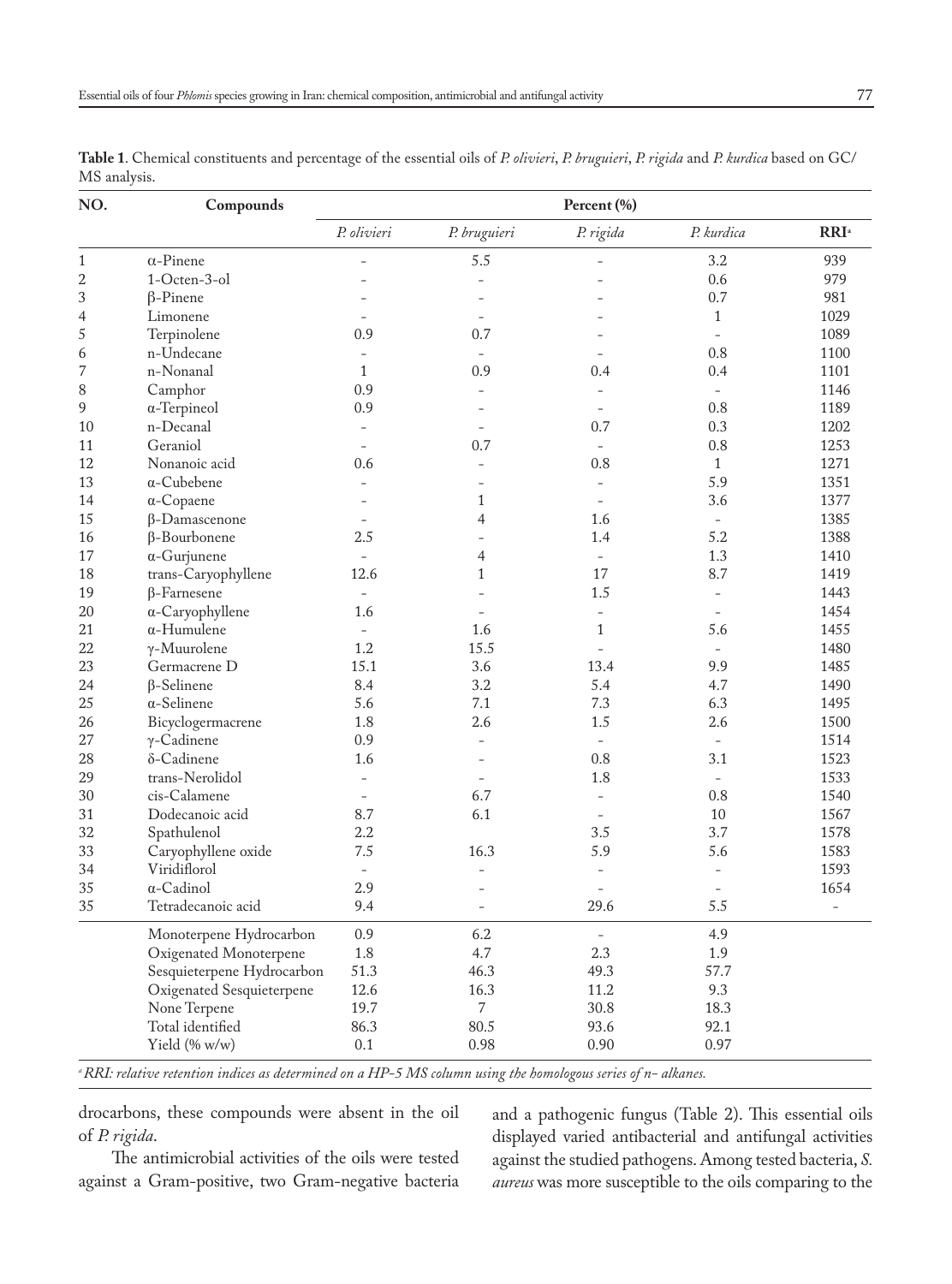| <b>Samples</b> |                                                                                      |                          |                      |                      |  |
|----------------|--------------------------------------------------------------------------------------|--------------------------|----------------------|----------------------|--|
|                | S. aureus                                                                            | E. coli                  | P. aeruginosa        | C. albicans          |  |
| P. olivieri    | 50                                                                                   | ٠                        | 50                   | 25                   |  |
| P. bruguieri   | 11.2                                                                                 |                          | 45                   | 45                   |  |
| P. rigida      | 6                                                                                    |                          | 12                   | 3                    |  |
| P. kurdica     | 40                                                                                   | $\overline{\phantom{0}}$ | 80                   | 20                   |  |
| Gentamicin     | $1.0 \times 10^{-3}$                                                                 | $1.0 \times 10^{-3}$     | $2.0 \times 10^{-3}$ |                      |  |
| Nystatin       | $\overline{\phantom{a}}$                                                             |                          |                      | $125 \times 10^{-3}$ |  |
|                | All determinations were done in triplicate; Gentamicin was used as positive control. |                          |                      |                      |  |

**Table 2.** Minimum inhibitory concentration (MIC) of *P. olivieri*, *P. bruguieri*, *P. rigida*, and *P. kurdica*.

other bacteria. The samples of *P. rigida* exhibited higher MIC activity against all the tested microorganisms and especially against *C. albicans* (MIC: 3 mg/ml). The essential oils of *P. kurdica* and *P. oliveri* showed moderate antifungal activity (MICs: 20 and 25 mg/ml, respectively) against *C. albicans.* To the best of our knowledge, the present study is the first report on the antimicrobial properties of *P. kurdica* essential oil. Investigation of the antibacterial activity of essential oils of *P. rigida* and *P. bruguieri* showed better activity (MICs: 6 and 11.2 mg/ ml) against *S. aureus*. *Escherichia coli* was resistant in the presence of all the essential oils.

Essential oils from medicinal plants and herbs have been shown to possess antimicrobial activities and could serve as a source of antimicrobial agents against food pathogens (29, 30). For instance, the ethanol extract of *Phlomis fruticosa* showed antibacterial activity against *S. aureus* and *Bacillus subtilis* and antifungal activity against *Aspergillus niger* (31). The results of previous study revealed that essential oil of *Phlomis fruticosa* exhibited moderate antibacterial activity against eight bacteria, mostly against Gram-positive bacteria. The main components of the *P. bacteria* oil were characterized as β-Caryophyllene, hexadecanoic acid, germacrene D and caryophyllene oxide (32). In the present study all the tested oils were not active against *E. coli*. However, the oil of *P. rigida* was rich in tetradecanoic acid (29.6%), which has known potential antibacterial and antifungal activities (33). Therefore, stronger activity of the plant oil could be attributed to the presence of high amount tetradecanoic acid which make it suitable candidate to inhibit growth of the tested bacteria and fungus.

#### **Acknowledgements**

This research has been supported by Tehran University of Medical Sciences and Health Services Grant (No. 94.02.56.29052).

#### **Refrences**

- 1. Mozaffarian V. A Dictionary of Iranian Plant Names: Latin English - Persian: Farhang Mo'aser; 1966.
- 2. Rechinger K. Flora Iranica Graz-Austeria, Akademische Druck-U. Verlagsantalt. 1982: 439-40.
- 3. Saracoglu I, Kojima K, Harput US, Ogihara Y. A new phenylethanoid glycoside from Phlomis pungens Willd. var. pungens. Chem Pharm Bull (Tokyo). 1998; 46(4): 726-7.
- 4. Sarkhail P, Abdollahi M, Shafiee A. Antinociceptive effect of Phlomis olivieri Benth., Phlomis anisodonta Boiss. and Phlomis persica Boiss. total extracts. Pharmacol Res. 2003; 48(3): 263-6.
- 5. Kirmizibekmez H, Montoro P, Piacente S, Pizza C, Donmez A, Calis I. Identification by HPLC-PAD-MS and quantification by HPLC-PAD of phenylethanoid glycosides of five Phlomis species. Phytochem Anal. 2005; 16(1): 1-6.
- 6. Couladis M, Tanimanidis A, Tzakou O, Chinou IB, Harvala C. Essential oil of Phlomis lanata growing in Greece: chemical composition and antimicrobial activity. Planta Med. 2000; 66(7): 670-2.
- 7. Kirmizibekmez H, Calis I, Perozzo R, Brun R, Donmez AA, Linden A, et al. Inhibiting activities of the secondary metabolites of Phlomis brunneogaleata against parasitic protozoa and plasmodial enoyl-ACP Reductase, a crucial enzyme in fatty acid biosynthesis. Planta Med. 2004; 70(8): 711-7.
- 8. Toroğlu S, Çenet M. Comparison of antimicrobial activities of essential oil and solvent extracts of endemic Phlomis oppositiflora Boiss. & Hausskn. from Turkey. Pakistan J Zool. 2013; 45(2): 475-82.
- 9. Kamel MS, Mohamed KM, Hassanean HA, Ohtani K, Ka-